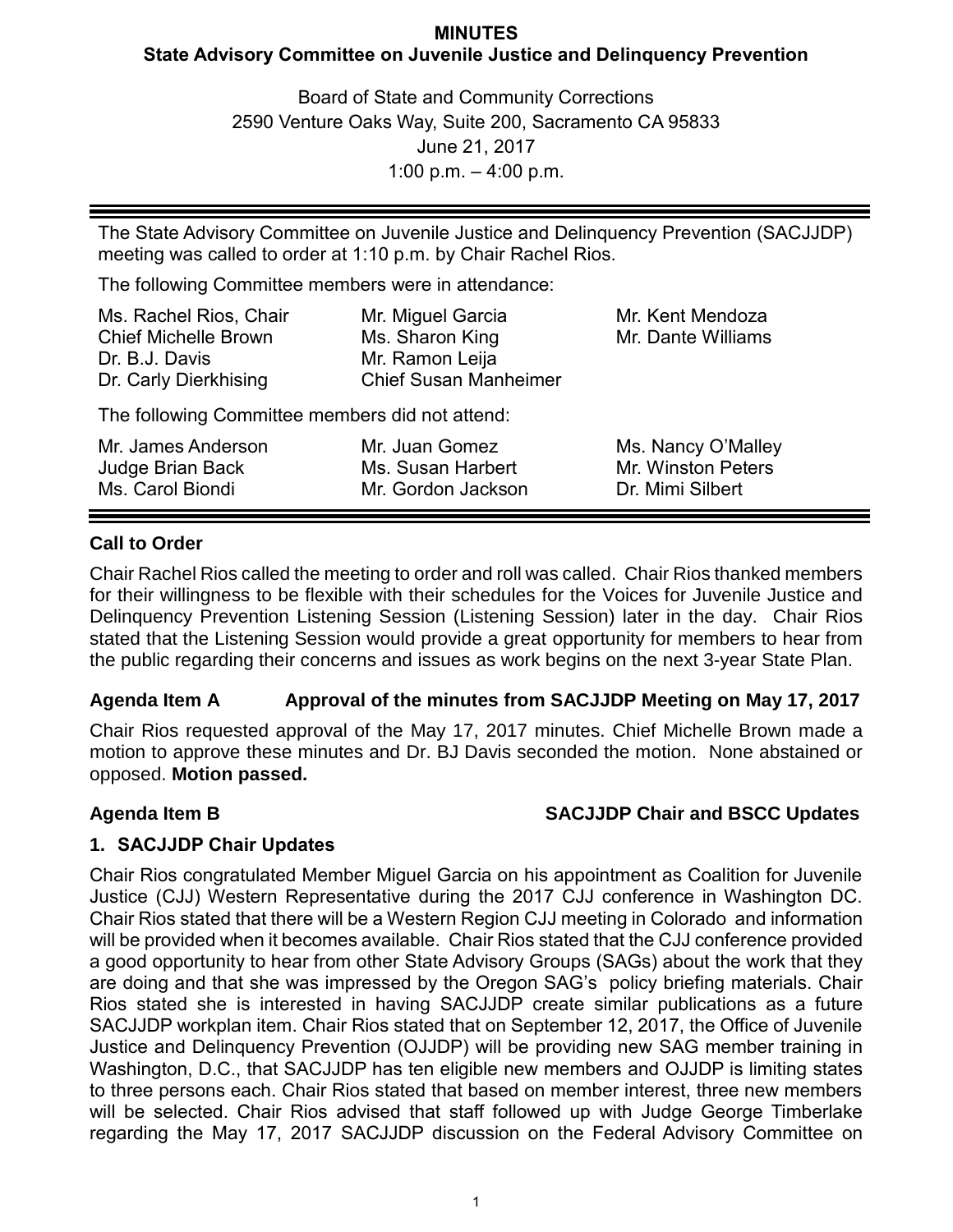Juvenile Justice (FACJJ) survey. Judge Timberlake advised that other states have concerns about SAGs as a body commenting on legislation but tht SAGs generally can discuss broad policy matters. Chair Rios advised that she met with David Steinhart, Juvenile Justice Standing Committee (JJSC) Chair and BSCC Board member, who has agreed to be a liaison to the SACJJDP. Chair Rios will be an ex-officio member of the JJSC. This will enhance coordination and communication between these two BSCC juvenile committees. Chair Rios reminded everyone that the next SACJJDP meeting and Listening Session will be held September 20, 2017 near Los Angeles or Ontario, with the location still to be determined. After discussion on the state plan work ahead, Chair Rios obtained consensus that a two-day meeting should be held October 18 and October 19, 2017 in Sacramento.

## **2. BSCC Updates**

BSCC Executive Director Kathleen Howard, on behalf of the Board and staff, welcomed Chair Rios in her board-approved capacity as SACJJDP Chair. Ms. Howard provided a BSCCspecific state budget update that focused on the strong interest in visitation policies in local jails. Ms. Howard reported that \$9.125 million in funding was restored for the California Gang Reduction, Intervention and Prevention (CalGRIP) program, which will now be called the California Violence Intervention Program (CalVIP). Chief Manheimer asked about the Mentally Ill Offender Crime Reduction (MIOCR) grant and Ms. Howard stated that no new funding was proposed for MIOCR this year, that MIOCR is viewed as a successful program and there could be more legislative discussion next year. Ms. Howard stated that the BSCC's strategic planning work resulted in four goals that are similar to those of the prior plan and the next step is to develop implementation strategies. This will be a September Board meeting discussion item. Ms. Howard stated that at a prior meeting the Board directed staff to ensure coordination between its two juvenile justice committees, JJSC and SACJJDP.

Deputy DirectorJolls stated that on June 8, 2017, the Board approved the Proposition 47 award recommendations of approximately \$103 million to 23 grantees (15 large- up to \$6 million and 8 small - up to \$1 million) and that details can be found on the BSCC website. Ms. Jolls stated that the BSCC has been informally advised that the federal solicitation for the 2017 Edward Byrne Memorial Justice Assistance Grant (JAG) will be released in July. Ms. Jolls stated that the BSCC anticipates presenting a JAG Request for Proposals (RFP) for Board approval in September and award recommendations in February 2018. Ms. Jolls stated that a no-cost one-year extension was approved by the Board for the current JAG grantees, subject to Bureau of Justice Assistance approval, to allow them the option to extend their current grant cycles to include calendar year 2018. Ms. Jolls stated that the federal solicitation for the Residential Substance Abuse Treatment (RSAT) grant program was released on June 2 and that once allocation amounts are available, states will be required to revise their applications accordingly. Ms. Jolls explained that current RSAT grantees will begin year three of a three-year cycle on July 1, 2017. Ms. Jolls stated that the BSCC is awaiting a response to itsTitle II application and does not yet know what California's award amount will be. Ms. Jolls stated that current Title II and Tribal Youth grantees are entering year three of a 4-year cycle , current R.E.D. grantees are entering year four of a 4-year grant cycle and Requests for Applications will be sent to all Title II grantees this summer. Ms. Jolls stated that on June 8, 2017 the Board approved Chief Michael Ertola to chair the ESC that will develop the RFP, rate proposals and recommend awards for the Proud Parenting grant program and that the grant cycle will begin July 1, 2018. Ms. Jolls advised that the BSCC is currently finalizing its fifth Annual Community Corrections Partnership Plans Legislative Report that is anticipated to be released on July 1, 2017. Ms. Jolls stated that all BSCC legislative reports are posted on the BSCC home page. Ms. Jolls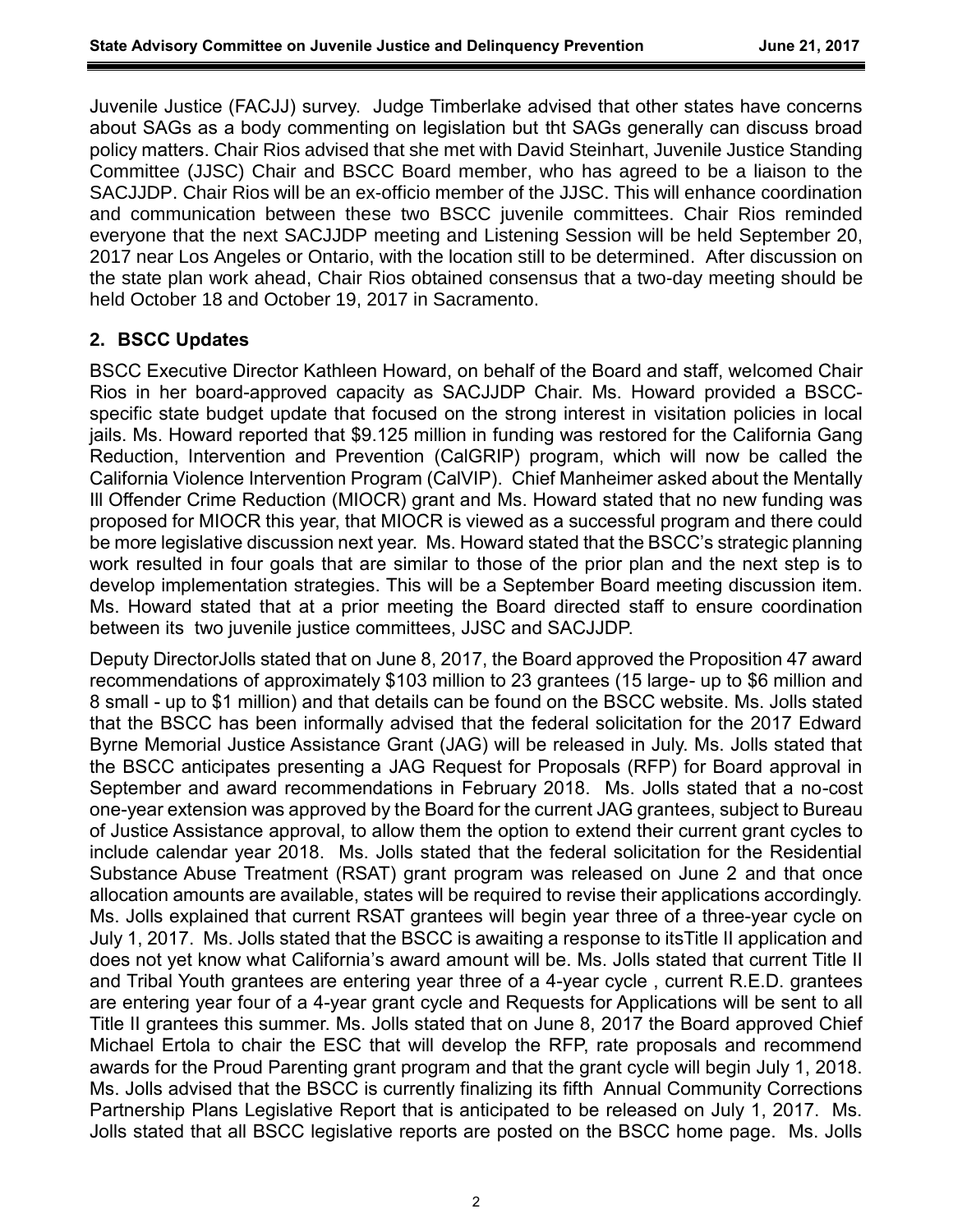discussed the reporting requirements for the Juvenile Justice Crime Prevention Act (JJCPA) and Youthful Offender Block Grant (YOBG) and stated that as a result of Assembly Bill 1998 county plans will now also be posted on the BSCC website. Ms. Jolls stated that the BSCC is currently developing implementiation instructions for counties on the data collection reuirements of AB 1998. Ms. Jolls stated that the BSCC did not receive any responses to the Capstone Project RFP but the BSCC will continue to work on it internally. Chair Rios stated that she thinks this work is important in relation to the work SACJJDP does and the resources it allocates to local communities to do related work. Chair Rios asked Ms. Jolls what the Committee could do to help. Ms. Jolls stated it would be helpful for committee members to review the RFP from a user perspective and provide suggested reasons why people did not bid. Dr. Dierkhising stated that her review revealed that maybe the dollar threshold should be higher for the amount of work requested. Dr. Dierkhising stated she would be happy to provide more feedback offline. Dr. Davis asked how much the award was. Ms. Jolls stated up to \$30,000 was made available for the project. Dr. Dierkhising stated that if she were to do the work through her university, only \$15,000 would actually be available for the services because the university requires an indirect cost rate of 50%, while independent agencies may have a much lower indirect cost rate, there would still be only a percentage of the funds available for the actual work. Chief Manheimer asked if was there any further clarification regarding SACJJDP and JJSC roles and Ms. Howard stated that Ms. Jolls intends to set a meeting between David Steinhart and Chair Rios to clarify the liaison roles and the purpose and goals of each committee.

### **Agenda Item C California Department of Education Prop 47 Report**

Ms. Jolls introduced Brian Uslan and Elvia Gonzalez-McGuire of the California Department of Education (CDE), who presented information on CDE's Proposition 47 grant program and discussed the attachments provided under Tab C of the meeting materials. Mr. Uslan provided background information on the legislation and an overview of CDE's program. Ms. Gonzalez-McGuire shared information on CDE's Proposition 47 RFP and the application and award process. Members asked clarifying questions and discussed suspensions, expulsions and the use by CDE of data in developing the grant criteria. Chair Rios thanked Mr. Uslan and Ms. Gonzalez-McGuire for their presentation.

## **Agenda Item D Legislation**

Chair Rios described the three attachments in the Meeting Materials.

## **Agenda Item E Juvenile Justice and Delinquency Prevention Act Reauthorization**

Chair Rios stated that in May the U.S. House of Representatives passed legislation to reauthorize the Juvenile Justice and Delinquency Prevention Act (JJDPA) but it still needs to go through the U.S. Senate. Chair Rios stated that there are some changes in the reauthorization and she would like to put this on a future agenda for discussion so the Committee can look at all the requirements of the Act and the new requirements as well. Chair Rios stated that this will be a foundation of SACJJDP's work plan because it must comply with the Act. Chair Rios highlighted some of the changes including new definitions for evidencebased practices and promising programs and that the Act would require the State to describe how the plan is supported by scientific knowledge and make the plan available on its website 30 days after it is finalized. Chief Manheimer asked if there is an OJJDP Administrator named yet. Ms. Woodman stated that Eileen Garry is still the Acting Administrator. Miguel Garcia asked, in regard to reviewing legislation, when does the SACJJDP have an opportunity to meet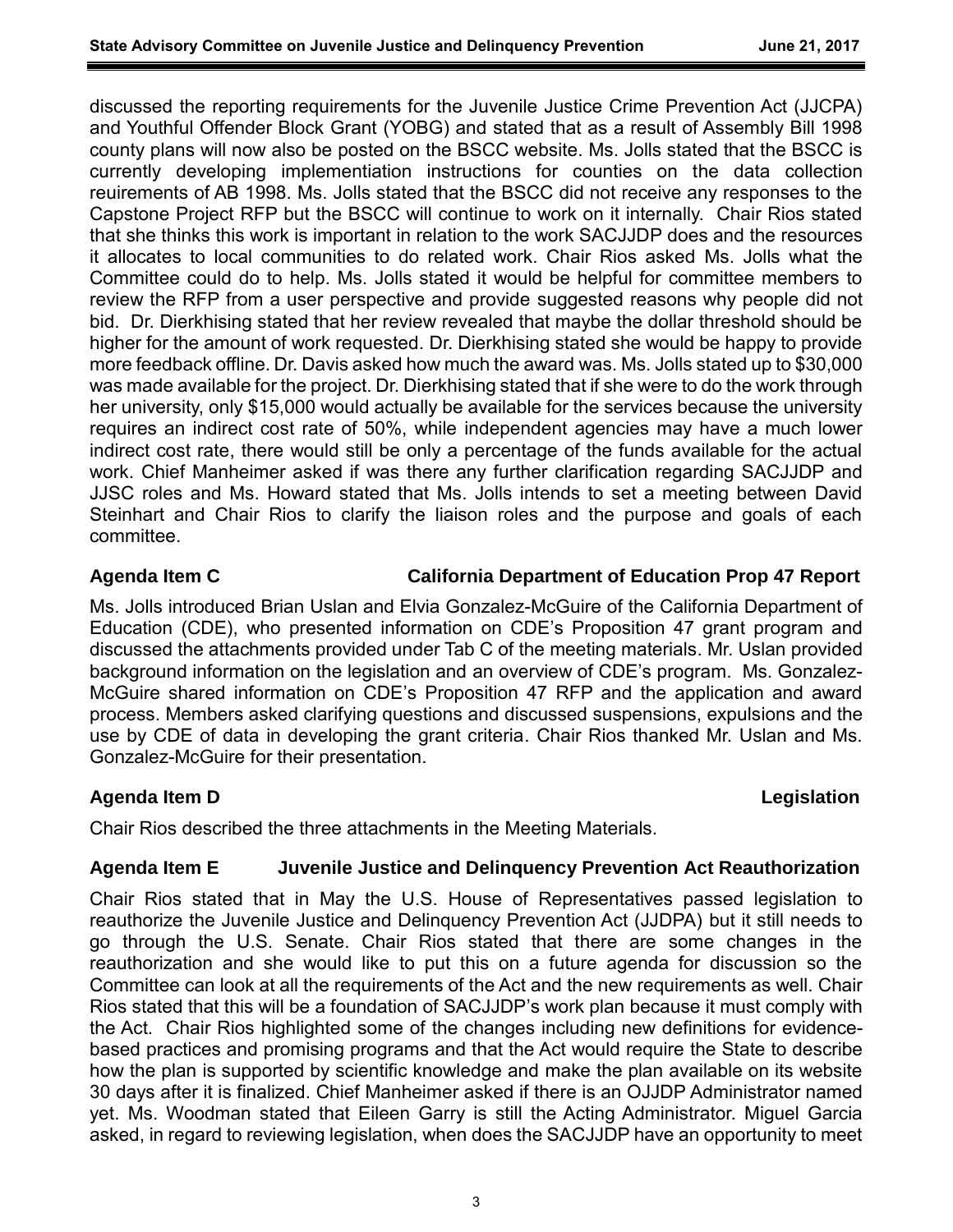with the Governor or his staff and whether the Committee advocates or educates the Governor's staff on the implications of the legislation. Ms. Howard suggested that the Committee invite the Governor's Deputy Legislative Secretary, Dan Seeman, to a future meeting to talk with the Committee about the ways it would be helpful for the Governor to receive input from the Committee. Ms. Howard stated that in general what this Administration has recommended is that advocacy organizations, such as those that members may be affiliated with, may advocate and take positionson legislation, but that SACJJDP as a governorappointed body does not typically do so and it would require prior Governor's Office approval. Chair Rios stated that she would like to have Mr. Seeman come and talk to the Committee about its role.

## **Agenda Item F Core Compliance Overview**

Presented by Allison Ganter, Deputy Director, Facilities Standards and Operations (FSO) and Ginger Wolfe, Compliance Monitor.

Deputy Director Allison Ganter explained that the purpose of her presentation was two-fold. The first to provide an overview of three of the four CORE requirements:

- 1. With certain exceptions, status offenders and non-offenders may not be held in secure detention
- 2. Jail Removal rule: No youth who has been taken into custody under arrest in secure detention in a jail may be held for more 6 hours
- 3. Separation rule: Youth cannot be in contact, either sight or sound, with an adult inmate

The second was to explain how FSO conducts its compliance monitoring. Ms. Ganter explained that in order for BSCC to receive Title II funds, California must comply with four core requirements as established by the Juvenile Justice and Delinquency Prevention Act (JJDPA). Whereas the Corrections Planning and Grants Program staff are experts in grant administration, the FSO division staff are subject matter experts in facility inspection. Thus, FSO completes the actual compliance monitoring and inspection visits and the data collection. s for the JJDPA, Ms. Ganter explained that compliance monitoring encompasses the first three core requirements: (1) Deinstitutionalization of Status Offenders (DSO); (2) Jail Removal; and (3) Separation. The last core requirement, Disproportionate Minority Contact/Reducing Racial and Ethnic Disparities (DMC/R.E.D), is monitored separately by the CPGP division. She clarified that "youth" under the JJDPA refers to a minor under the age of 18 and under the jurisdiction of the juvenile court. Ms. Ganter provided a handout of three core requirements and their application to local detention facilities:

- 1) DSO rule: With certain exceptions, status offenders and non-offenders may not be held in secure detention.
	- Status offenders: Youth accused of offense that would not be a crime if an adult committed it, such as "running away."
	- Non-offenders: Youth who are dependents of the court, but not actually accused of an offense
	- Note: FSO also monitors "federal youth," who you youth who might be a material witness or undocumented youth with no criminal charges.
- 2) Jail Removal rule: No youth who has been taken into custody under arrest in secure detention in a jail may be held for more 6 hours.
	- Also known as the " $6<sup>th</sup>$  hour rule."
	- Does not apply to youth detention facilities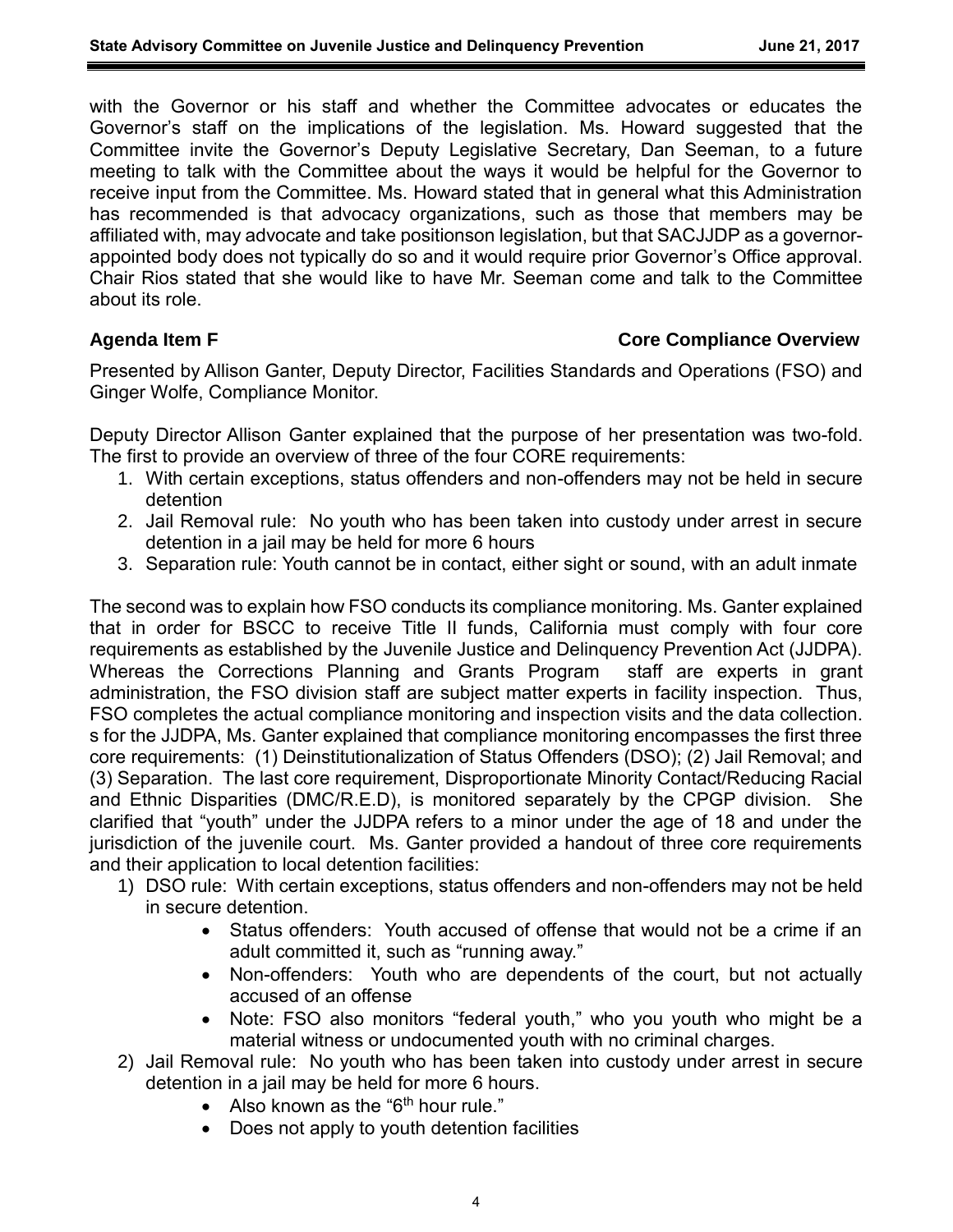- 3) Separation rule: Youth cannot be in contact, either sight or sound, with an adult inmate.
	- Adult inmate: A person who is over 18 years of age and under the jurisdiction of an adult court.

Ms. Ganter briefly addressed the application of the core requirements to local detention facilities as demonstrated in the handout, and then took questions from committee members. Ms. Ginger Wolfe instructed SACJJDP to the second page of the handout, which provides a summary of FSO's four annual compliance monitoring tasks, as well as definitions for common terms of compliance monitoring. Ms. Wolfe then pointed out the various rates of each core requirement on the handout. She explained that the data is verified by FSO during inspection visits, such as reviewing a facility's logs and other records. Ms. Ganter briefly addressed questions from committee members.

## **Agenda Item G Juvenile Justice System Overview**

Chair Rios stated that in the interest of time and to accommodate scheduled public comment she would like the Committee to look at Agenda Items G and H for discussion at a later meeting. Chair Rios requested that members look at the attachments behind Tab G and provide future feedback related to the information and suggested changes or additions.

# **Agenda Item H Development of Survey for Public Comment on State Plan**

Chair Rios explained the idea of issuing a survey for gathering public input. Chair Rios stated the public survey would be in addition to the information already being gathered through the public listening sessions and online feedback opportunities in an effort to gather as much input as possible for the work the Committee will be doing on the State Plan. Chair Rios requested that members provide suggestions regarding data, sources and possible survey questions.

## **Agenda Item I Future Agenda Items**

Chair Rios discussed future agenda items including a reminder of future meetings and discussions about the public survey, data, sources, and legislation key words. Chair Rios invited members interested in participating in the detention facility interviews to let her and staff know. Dr. Dierkhising expressed interest in participating. Chair Rios also requested future agenda item suggestions.

Ramon Leija stated he would like to talk about youth convicted as adults and housed in adult facilities and how they can receive proper treatment and counseling services and about females generally because most discussion revolves around males and females are being incarcerated at higher rates than in the past.

Miguel Garcia stated there should be discussion regarding feminine hygiene needs that are often not met by the state or county and are often funded by outside resourcess. Mr. Garcia stated he would like to talk about cultural programs and post high-school education and trade programs.

Sharon King stated she would like to talk about how SACJJDP monitors grantees to confirm that they are meeting objectives as stated in their grant agreements.

Dr. Dierkhising stated she is also interested in grant program follow-up but added that she would also like to hear about what services grantees are providing. Dr. Dierkhising stated that she is involved in the regulations revisions work and would like SACJJDP to get updates on this work. Dr. Dierkhising stated that discussions around data are always important.